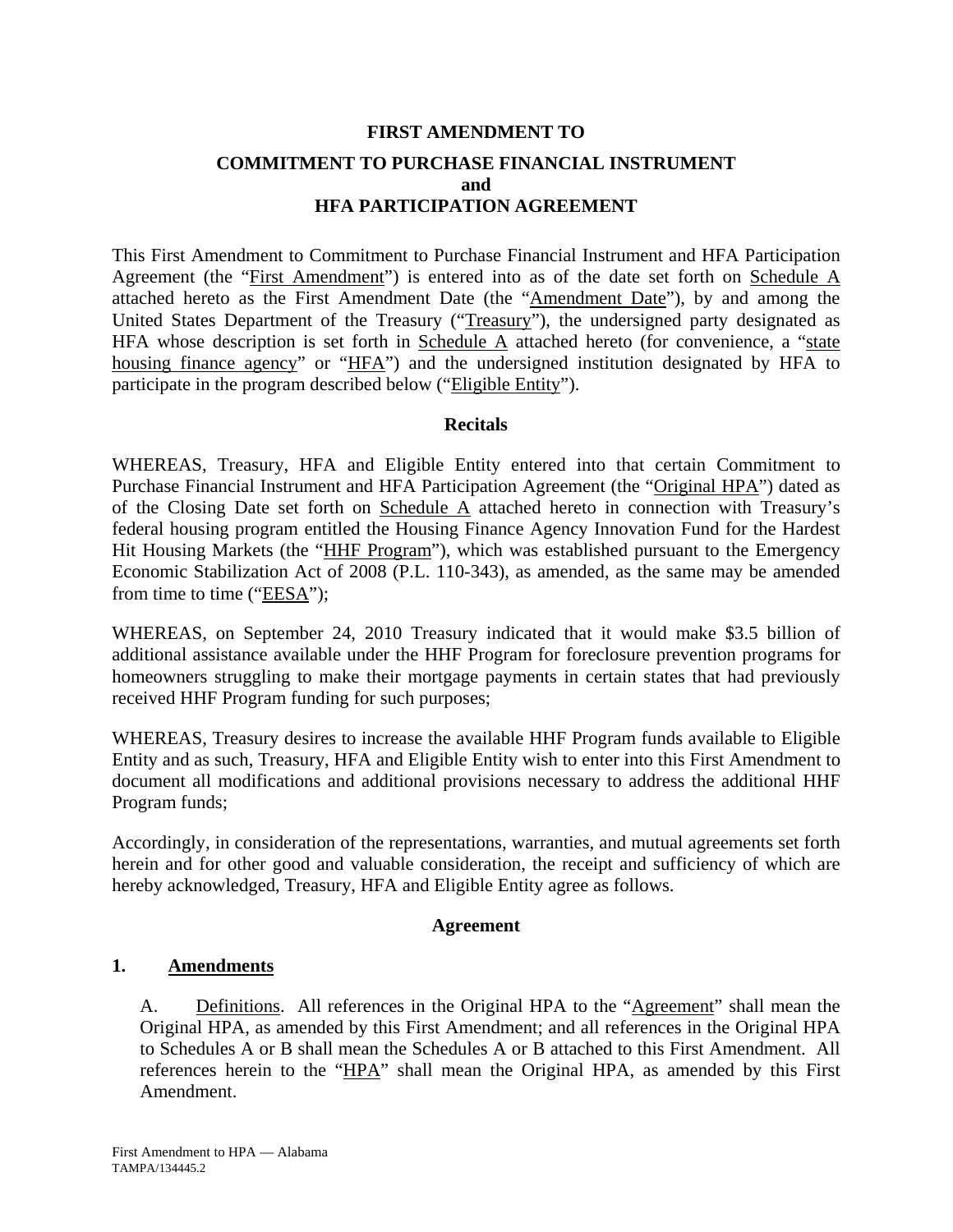B. Schedule A. Schedule A attached to the Original HPA is hereby deleted in its entirety and replaced with Schedule A attached to this First Amendment.

C. Schedule B. Schedule B attached to the Original HPA is hereby deleted in its entirety and replaced with **Schedule B** attached to this First Amendment.

# **2. Representations, Warranties and Covenants**

A. HFA and Eligible Entity. HFA and Eligible Entity, each for itself, make the following representations, warranties and covenants to Treasury and the truth and accuracy of such representations and warranties and compliance with and performance of such covenants are continuing obligations of HFA and Eligible Entity, each as to itself. In the event that any of the representations or warranties made herein cease to be true and correct or HFA or Eligible Entity breaches any of its covenants made herein, HFA or Eligible Entity, as the case may be, agrees to notify Treasury immediately and the same shall constitute an Event of Default under the HPA.

(1) HFA and Eligible Entity each hereby certifies, represents and warrants as of the date hereof that each of the representations and warranties of HFA or Eligible Entity, as applicable, contained in the HPA are true, correct, accurate and complete in all material respects as of the date hereof. All covenants of HFA or Eligible Entity, as applicable, contained in the HPA shall remain in full force and effect and neither HFA, nor Eligible Entity is in breach of any such covenant.

(2) Eligible Entity has the full corporate power and authority to enter into, execute, and deliver this First Amendment and any other closing documentation delivered to Treasury in connection with this First Amendment, and to perform its obligations hereunder and thereunder.

(3) HFA has the full legal power and authority to enter into, execute, and deliver this First Amendment and any other closing documentation delivered to Treasury in connection with this First Amendment, and to perform its obligations hereunder and thereunder.

# **3. Administrative Expenses**

Notwithstanding anything to the contrary contained in the Original HPA as amended by this First Amendment, HFA and Eligible Entity may from time to time submit adjusted budgets to Treasury requesting approval to re-allocate HHF Funds to pay actual program expenses as set forth on a proposed Schedule C. In the event that Treasury shall approve an adjusted budget, in Treasury's sole discretion, the parties shall enter into an amendment to the HPA to modify Schedules A, B and C as necessary.

# **4. Miscellaneous**

A. The recitals set forth at the beginning of this First Amendment are true and accurate and are incorporated herein by this reference.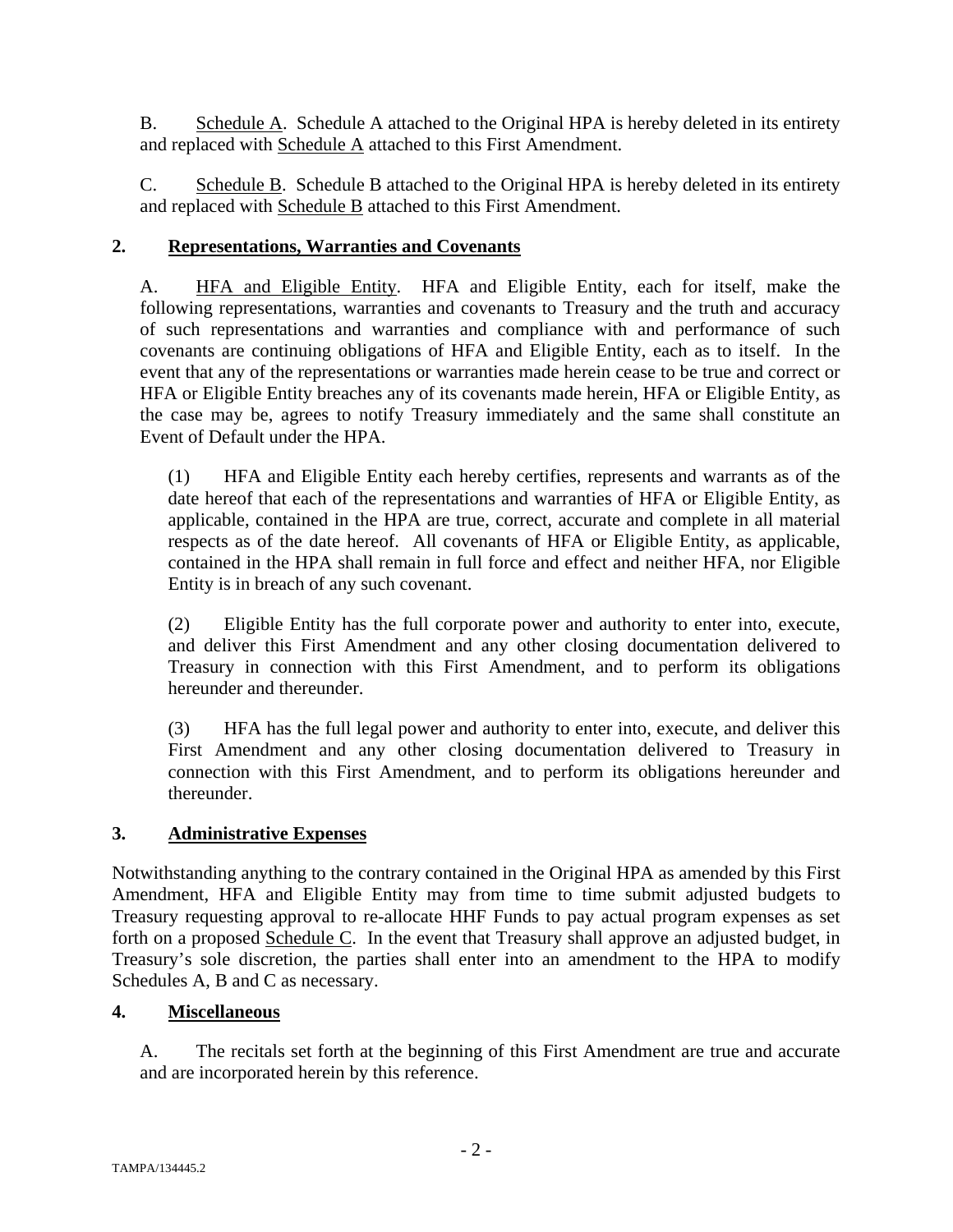B. Capitalized terms used but not defined herein shall have the meanings ascribed to them in the HPA.

C. Any provision of the HPA that is determined to be prohibited or unenforceable in any jurisdiction shall, as to such jurisdiction, be ineffective to the extent of such prohibition or unenforceability without invalidating the remaining provisions of the HPA, and no such prohibition or unenforceability in any jurisdiction shall invalidate such provision in any other jurisdiction.

D. This First Amendment may be executed in two or more counterparts (and by different parties on separate counterparts), each of which shall be deemed an original, but all of which together shall constitute one and the same instrument. Facsimile or electronic copies of this First Amendment shall be treated as originals for all purposes.

# [SIGNATURE PAGE FOLLOWS; REMAINDER OF PAGE INTENTIONALLY LEFT BLANK]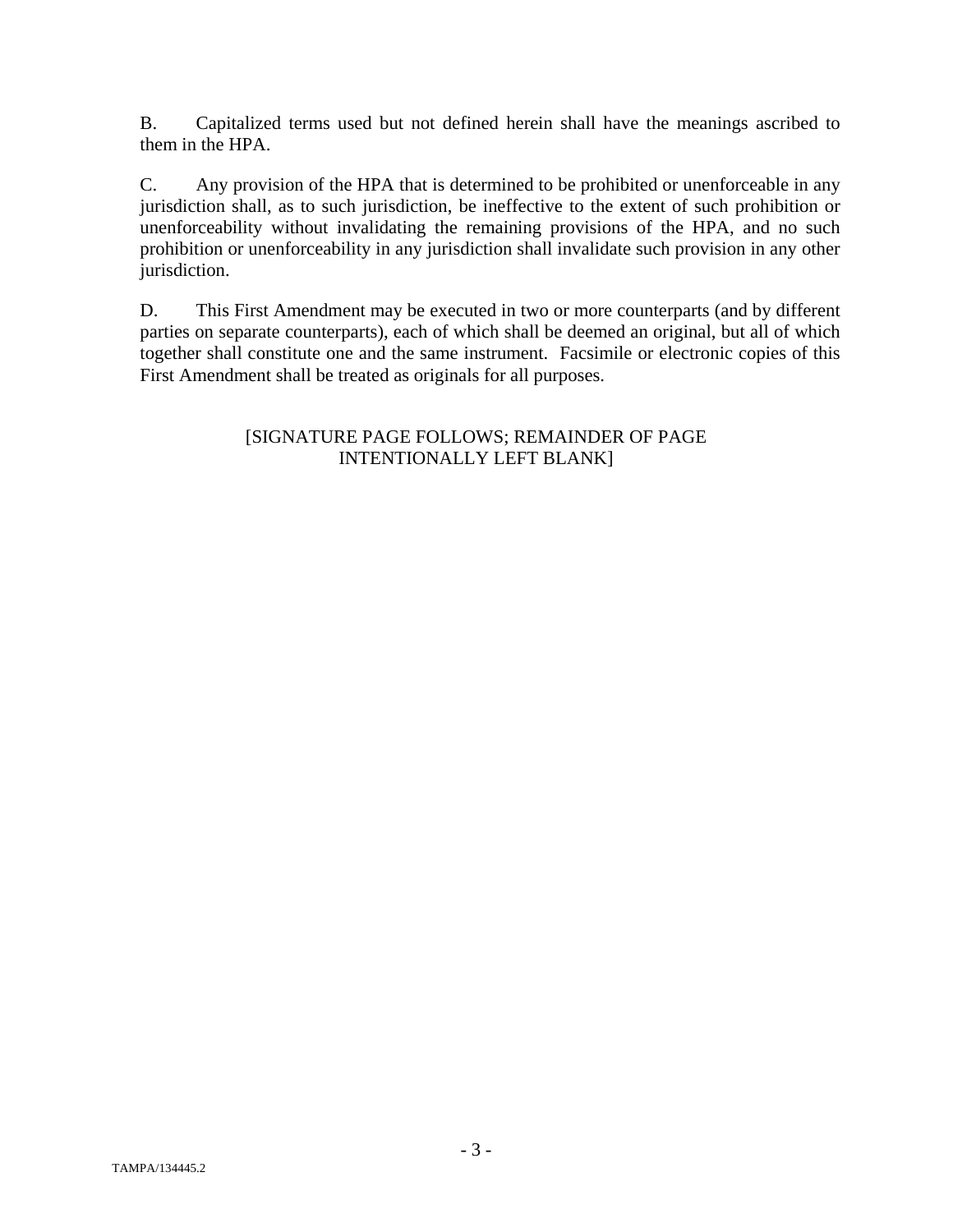**In Witness Whereof**, HFA, Eligible Entity and Treasury by their duly authorized officials hereby execute and deliver this First Amendment to Commitment to Purchase Financial Instrument and HFA Participation Agreement as of the Amendment Date.

# **HFA**: **TREASURY**:

ALABAMA HOUSING FINANCE **AUTHORITY** 

UNITED STATES DEPARTMENT OF THE **TREASURY** 

By: /s/ Robert Strickland By: Name: Robert Strickland Name: Herbert M. Allison, Jr.

Title: Executive Director Title: Assistant Secretary for Financial Stability

#### **ELIGIBLE ENTITY**:

ALABAMA HOUSING FINANCE **AUTHORITY** 

By: /s/ Robert Strickland Name: Robert Strickland Title: Executive Director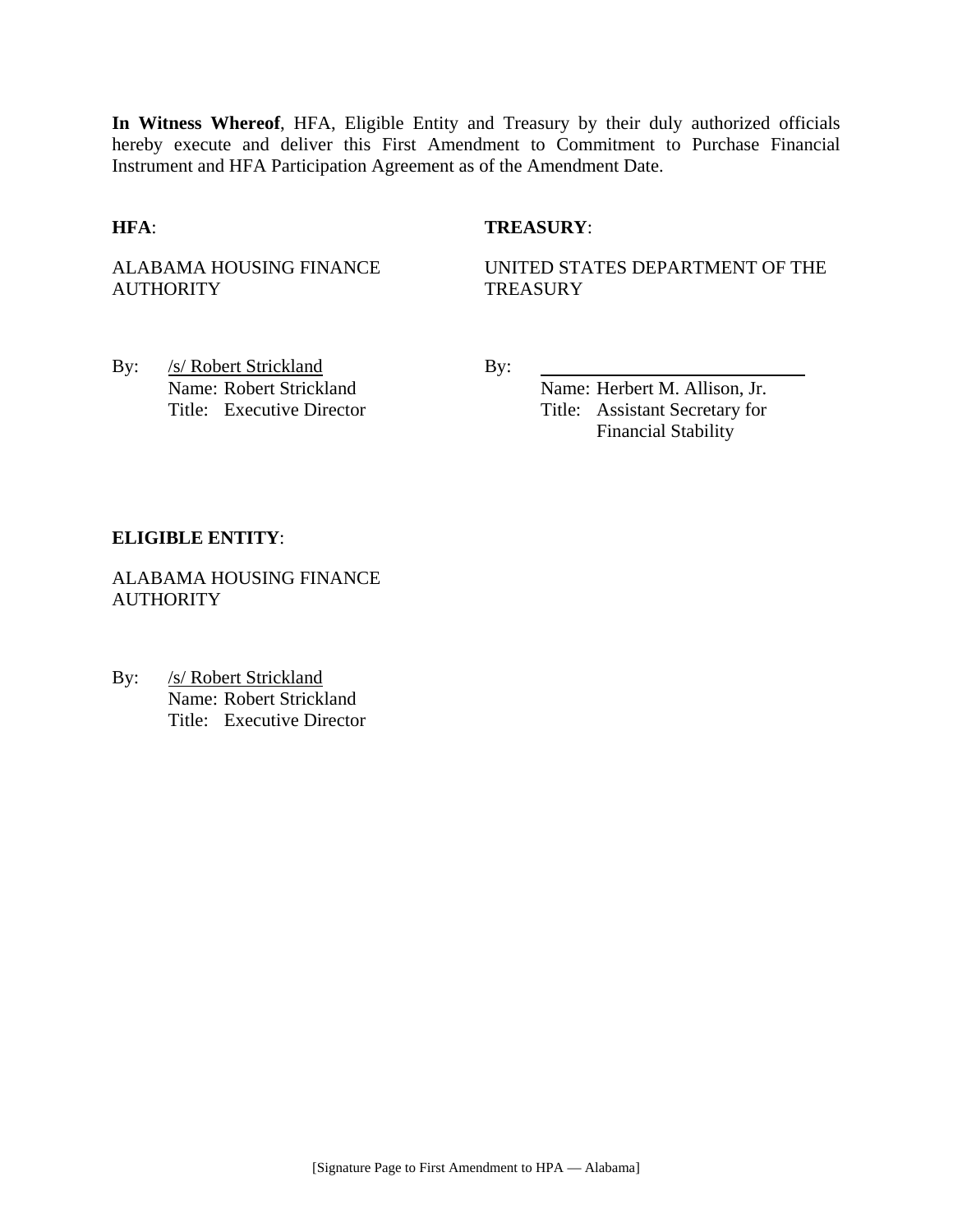In Witness Whereof, HFA, Eligible Entity and Treasury by their duly authorized officials hereby execute and deliver this First Amendment to Commitment to Purchase Financial Instrument and HFA Participation Agreement as of the Amendment Date.

HFA:

#### **TREASURY:**

ALABAMA HOUSING FINANCE **AUTHORITY** 

**TREASURY** 

UNITED STATES DEPARTMENT OF THE

By:

Name: Title:

By:

Name: Herbert M. Allison,

Title: Assistant Secretary for **Financial Stability** 

#### **ELIGIBLE ENTITY:**

ALABAMA HOUSING FINANCE **AUTHORITY** 

By:

Name: Title: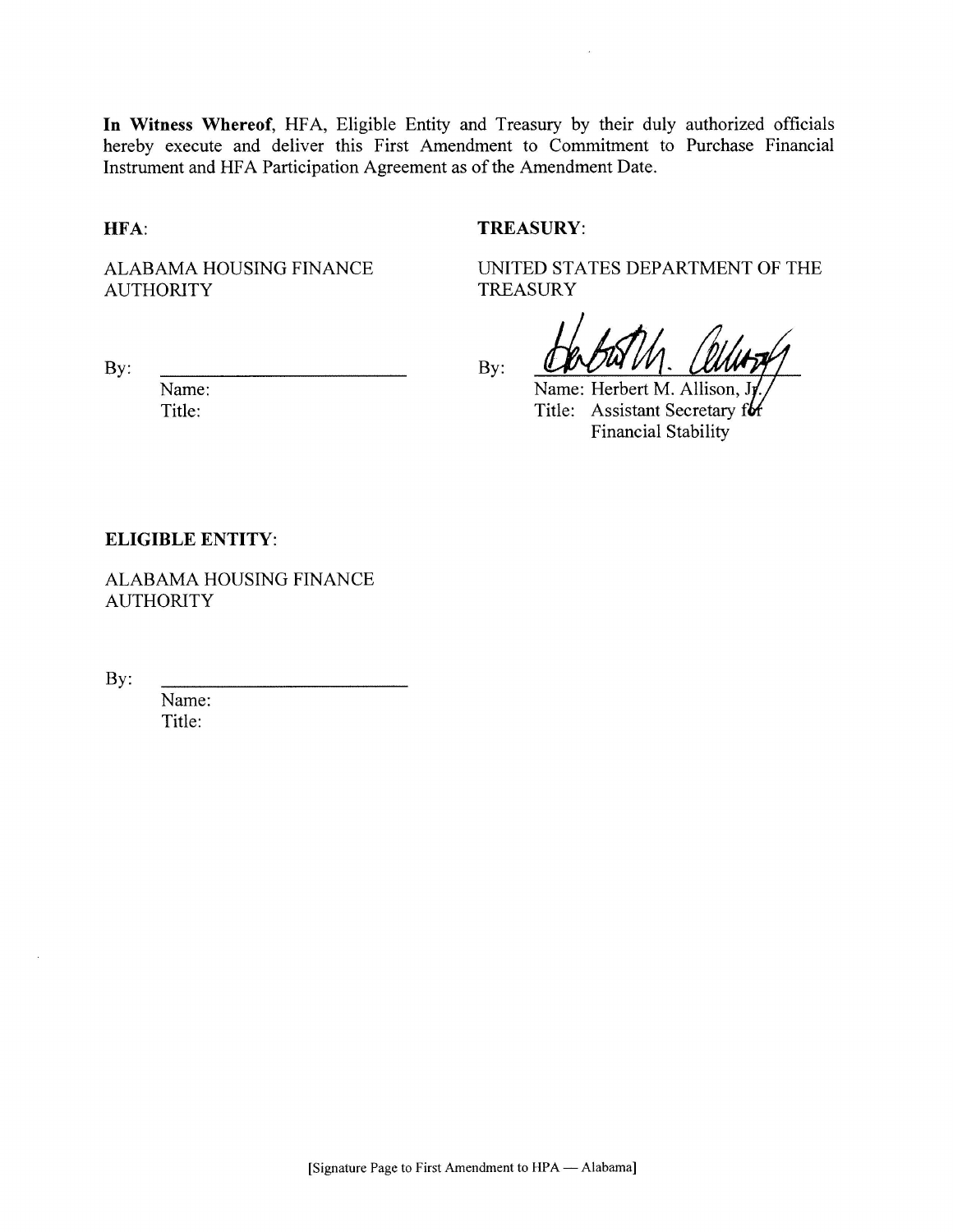# **EXHIBITS AND SCHEDULES**

Schedule A Basic Information<br>Schedule B Service Schedules

Service Schedules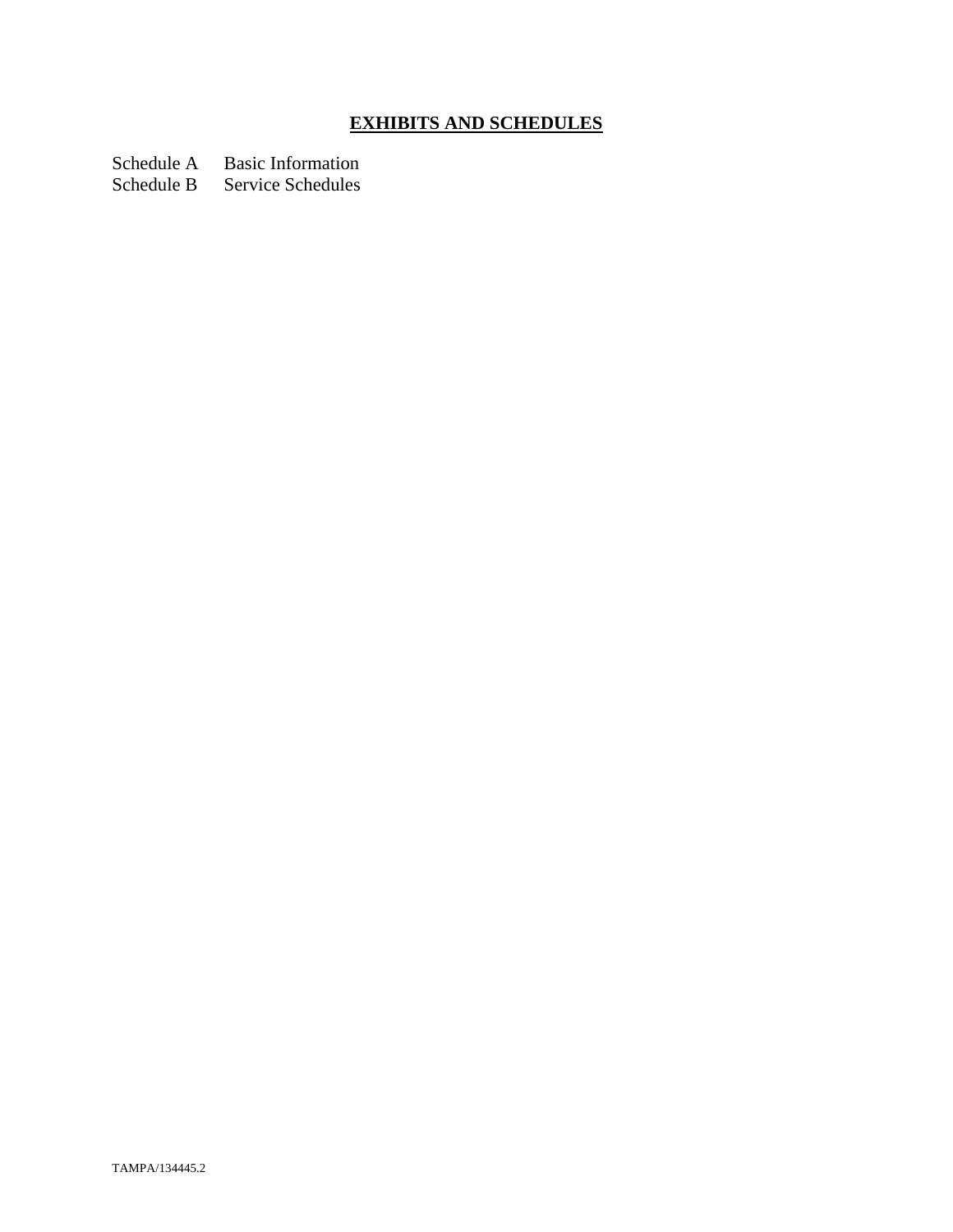# **SCHEDULE A**

## **BASIC INFORMATION**

Eligible Entity Information:<br>Name of the Eligible Entity:

Alabama Housing Finance Authority<sup>1</sup>

Corporate or other organizational form: a public corporation and instrumentality of the State of Alabama, established and existing under the Code of Alabama 1975 §24-1A-1 pursuant to Act No. 80-585 of the Alabama Legislature.

Jurisdiction of organization: Alabama

Notice Information:

HFA Information:<br>Name of HFA:

Alabama Housing Finance Authority

<sup>&</sup>lt;sup>1</sup> References in the Agreement to the term "HFA" shall mean the Alabama Housing Finance Agency ("AHFA") in its capacity as an HFA as such term is used in the Agreement; references in the Agreement to the term "Eligible Entity" shall mean AHFA, in its capacity as Eligible Entity as such term is used in the Agreement.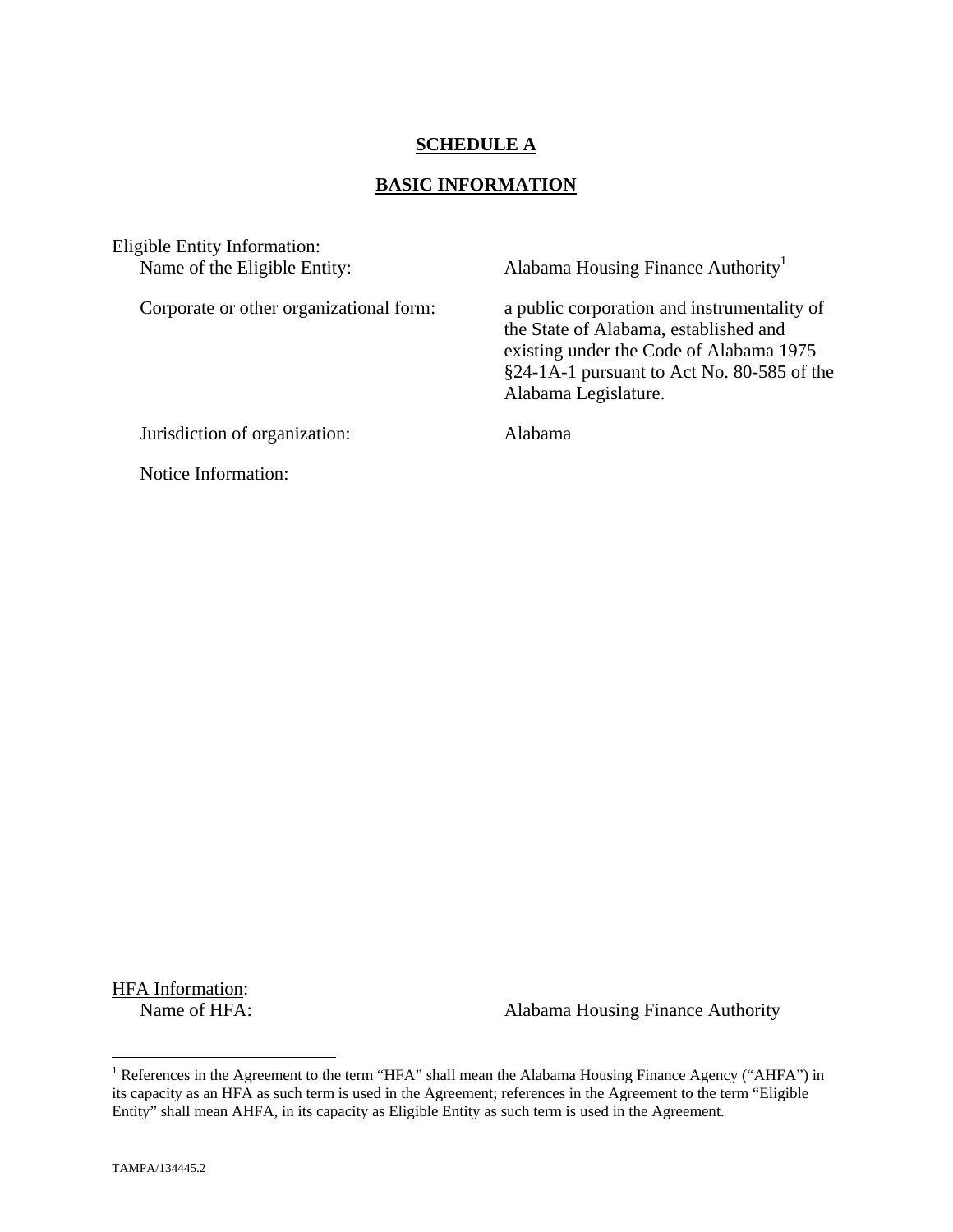| Organizational form:                                                                | a public corporation and instrumentality of<br>the State of Alabama, established and<br>existing under the Code of Alabama 1975<br>§24-1A-1 pursuant to Act No. 80-585 of the<br>Alabama Legislature. |
|-------------------------------------------------------------------------------------|-------------------------------------------------------------------------------------------------------------------------------------------------------------------------------------------------------|
| Date of Application:                                                                | August 31, 2010                                                                                                                                                                                       |
| Notice Information:                                                                 | Same as notice information for Eligible Entity.                                                                                                                                                       |
|                                                                                     |                                                                                                                                                                                                       |
| <b>Program Participation Cap:</b>                                                   | \$162,521,345.00                                                                                                                                                                                      |
| Portion of Program Participation Cap<br><b>Representing Unemployment HHF Funds:</b> | \$60,672,471.00                                                                                                                                                                                       |
| Permitted Expenses:                                                                 | \$11,664,100.00                                                                                                                                                                                       |
| <b>Closing Date:</b>                                                                | September 23, 2010                                                                                                                                                                                    |
| <b>First Amendment Date:</b>                                                        | September 29, 2010                                                                                                                                                                                    |
| <b>Eligible Entity Depository Account Information:</b>                              | See account information set forth in the<br>Depository Account Control Agreement<br>between Treasury and Eligible<br>Entity<br>regarding the HHF Program.                                             |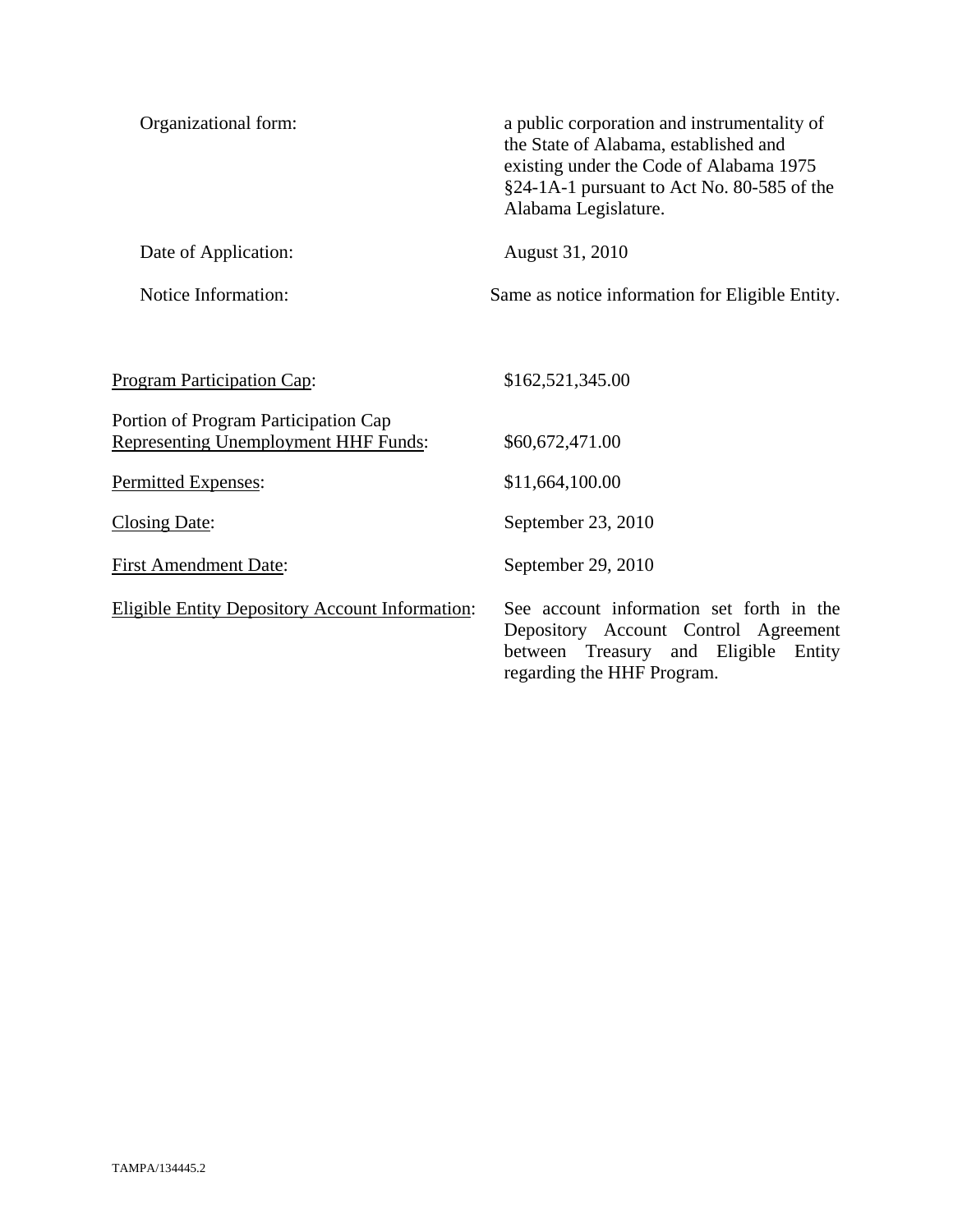## **SCHEDULE B**

# **SERVICE SCHEDULES**

The Service Schedules attached as Schedule B to the Original HPA are hereby deleted in their entirety and replaced with the attached Service Schedules (numbered sequentially as Service Schedule B-1, Service Schedule B-2, et. seq.), which collectively comprise Schedule B to the HPA.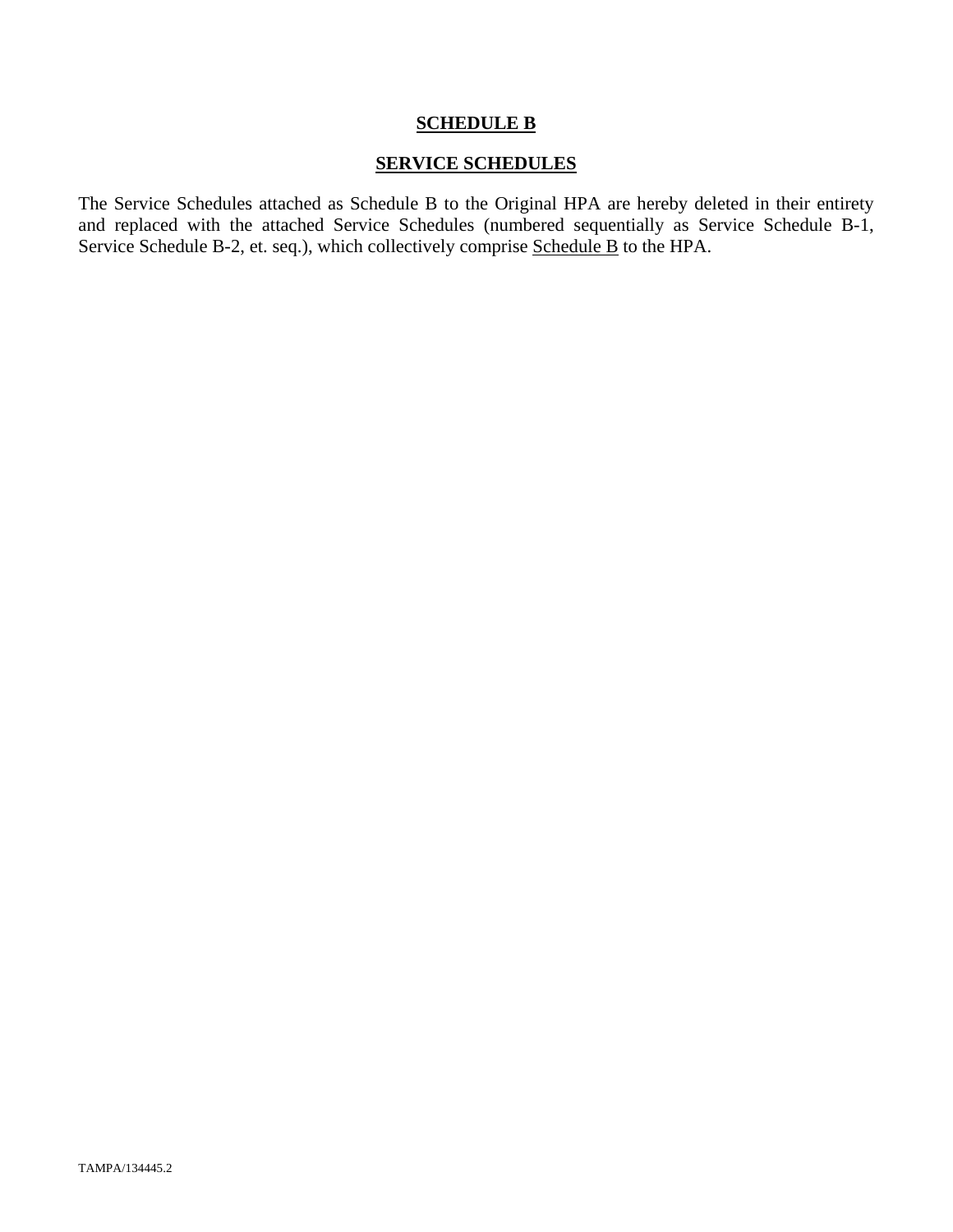# **SERVICE SCHEDULE B-1**

**ALABAMA HOUSING FINANCE AUTHORITY**



#### **SUMMARY GUIDELINES**

| 1. Program Overview | AHFA will administer HHF to subsidize 100 percent of an eligible<br>unemployed homeowner's current mortgage payments and all other<br>mortgage-related expenses (including subordinate liens, if applicable)<br>during their time of unemployment. The assistance will not exceed a<br>total of 12 consecutive monthly payments or \$15,000 per household.                                                                                                                                                                                                                                  |
|---------------------|---------------------------------------------------------------------------------------------------------------------------------------------------------------------------------------------------------------------------------------------------------------------------------------------------------------------------------------------------------------------------------------------------------------------------------------------------------------------------------------------------------------------------------------------------------------------------------------------|
|                     | Alabama's HHF will provide a payment (not to exceed the lesser of<br>six monthly payments plus fees and costs or \$7,500) to a participating<br>homeowner's servicers to bring the homeowner current on his or her<br>delinquent mortgage(s). If the maximum amount that AHFA will<br>provide exceeds the total amount needed to bring the homeowner<br>current on all existing mortgages, the homeowner must cover any<br>shortfall. The AHFA payment can cover principal, interest, fees,<br>escrow/impound expenses, delinquent taxes and/or escrow shortage<br>for taxes and insurance. |
|                     | Interested homeowners will apply directly to AHFA via a secure<br>website monitored and maintained by AHFA staff. Applications will<br>be evaluated and approved by AHFA staff members. Approved<br>homeowners will be expected to submit certain information<br>documenting their inability to pay their mortgage and supporting their<br>mortgage claims.                                                                                                                                                                                                                                 |
|                     | Once in the program, homeowners will be expected to re-certify their<br>continued unemployment and residence in the home on a monthly<br>basis. HHF payments will be distributed to servicers by AHFA on a<br>monthly basis, contingent upon homeowner recertification and<br>continued eligibility for unemployment compensation from the<br>Alabama Department of Industrial Relations.                                                                                                                                                                                                   |
|                     | Assistance will continue for up to 12 consecutive monthly payments<br>(including two months following re-employment), not to exceed<br>\$15,000, or until the property ceases to be the homeowner's primary<br>residence.                                                                                                                                                                                                                                                                                                                                                                   |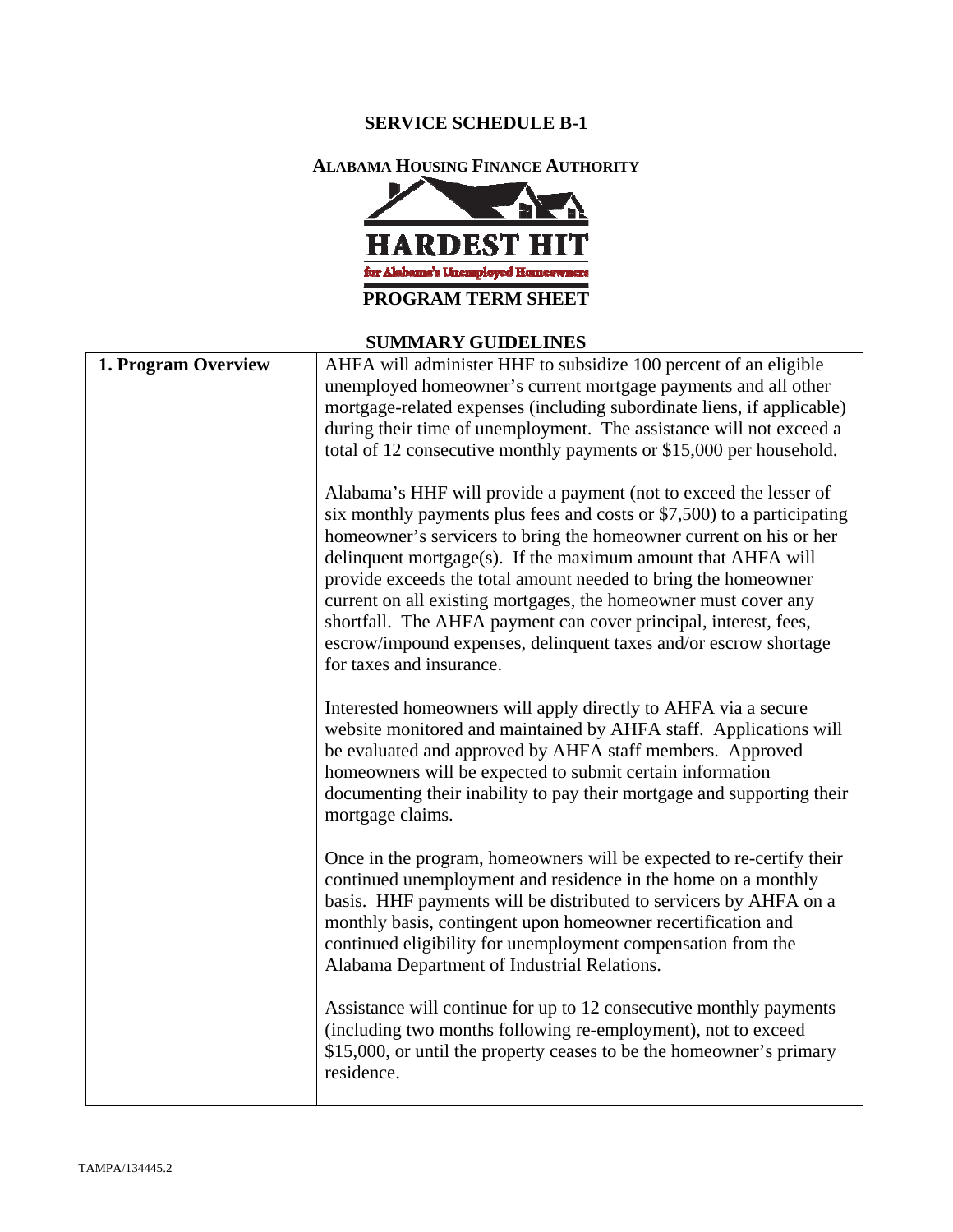| 2. Program Goals                                                                         | Provide mortgage payment assistance to unemployed Alabama<br>homeowners with a chance of sustaining homeownership.                                                                                                                                                                                                                                                                                                                                                                                                                                                                                                                                                                                                                                                                                                                            |
|------------------------------------------------------------------------------------------|-----------------------------------------------------------------------------------------------------------------------------------------------------------------------------------------------------------------------------------------------------------------------------------------------------------------------------------------------------------------------------------------------------------------------------------------------------------------------------------------------------------------------------------------------------------------------------------------------------------------------------------------------------------------------------------------------------------------------------------------------------------------------------------------------------------------------------------------------|
| 3. Target Population /<br><b>Areas</b>                                                   | This program will assist low- to moderate-income families in<br>Alabama. AHFA does not anticipate targeting this assistance on a<br>geographic basis.                                                                                                                                                                                                                                                                                                                                                                                                                                                                                                                                                                                                                                                                                         |
| <b>4. Program Allocation</b><br>(Excluding<br><b>Administrative</b><br><b>Expenses</b> ) | \$150,857,245.00                                                                                                                                                                                                                                                                                                                                                                                                                                                                                                                                                                                                                                                                                                                                                                                                                              |
| <b>5. Borrower Eligibility</b><br><b>Criteria</b>                                        | Alabama homeowners who have been declared eligible by the<br>Alabama Department of Industrial Relations to receive state<br>unemployment compensation benefits may apply for assistance. Also,<br>applicants must have a total annual household income of less than 140<br>percent of the state median income. Based on the current state median<br>annual income of \$54,100, the program's maximum annual income<br>limit, as of August 2010, will be \$75,740. AHFA may change this<br>income limit annually when new income data becomes available from<br>the U.S. Department of Housing and Urban Development.<br>Homeowners will be required to provide a financial Hardship<br>Affidavit attesting to their inability to pay their mortgage. HHF will<br>be available to qualified homeowners on a first-come, first-served<br>basis. |
| 6. Property / Loan<br><b>Eligibility Criteria</b>                                        | The homeowner must currently occupy the property as their primary<br>residence, and the residence must be located within the state of<br>Alabama. Eligible structures include single-family homes, attached or<br>detached, and manufactured housing attached to real property.<br>Existing mortgage loans on the property must have an unpaid<br>principal balance totaling no more than \$258,691. Alabama HHF will<br>be available only for mortgages executed and recorded on or before<br>September 1, 2010.                                                                                                                                                                                                                                                                                                                             |
| 7. Program Exclusions                                                                    | Mortgage loans on second homes or investment properties will not be<br>eligible for HHF assistance.                                                                                                                                                                                                                                                                                                                                                                                                                                                                                                                                                                                                                                                                                                                                           |
| 8. Structure of Assistance                                                               | Homeowners receiving funds will execute a note and a subordinate<br>mortgage lien in favor of AHFA that will be recorded in public<br>records against the property. Loans will be zero percent and non-<br>amortizing.                                                                                                                                                                                                                                                                                                                                                                                                                                                                                                                                                                                                                        |
|                                                                                          | Loans originated between the pilot program commencement and<br>December 31, 2012, will be forgiven over a five-year term at 20                                                                                                                                                                                                                                                                                                                                                                                                                                                                                                                                                                                                                                                                                                                |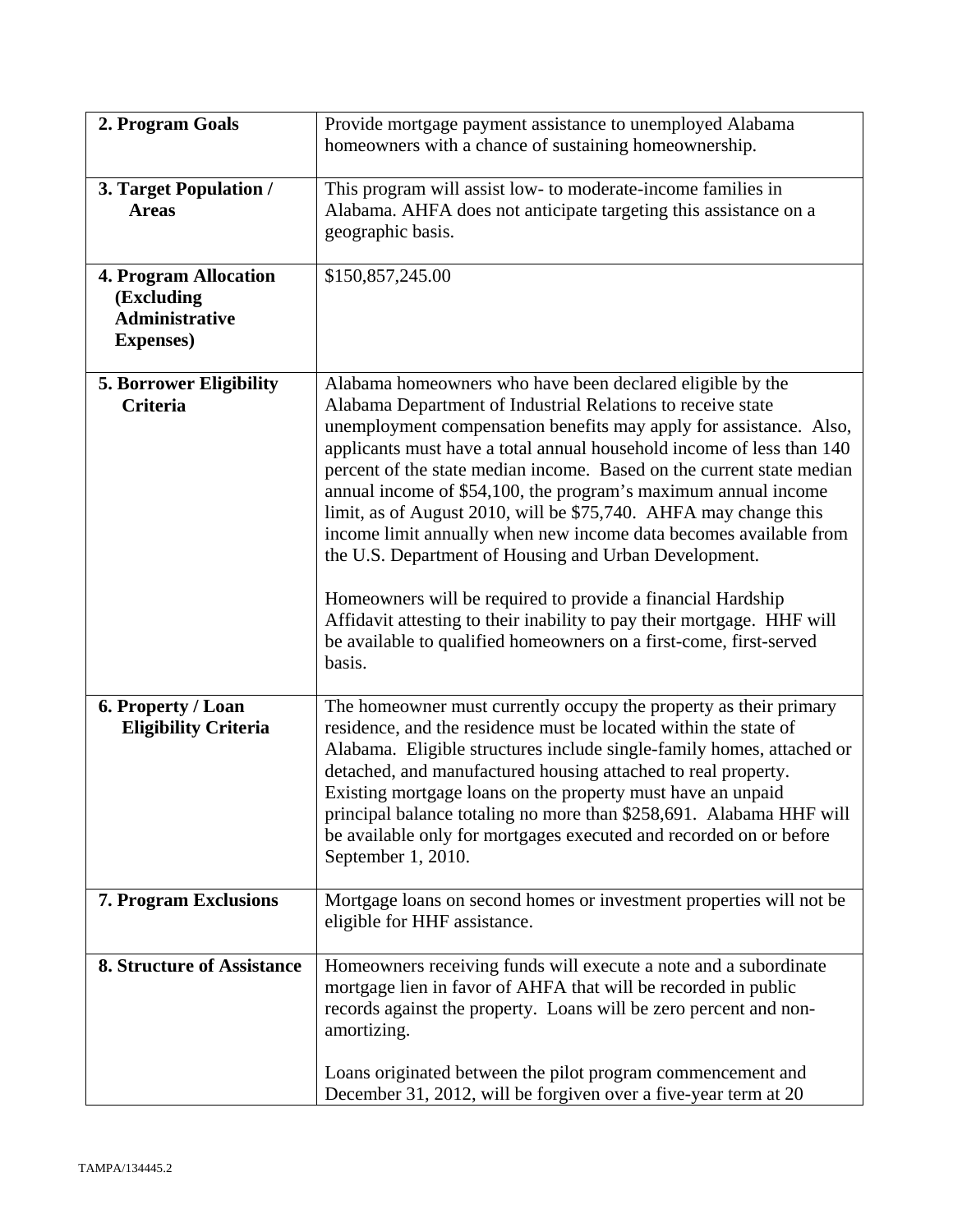|                                                               | percent per year. Loans originated between January 1, 2013, and<br>December 31, 2013, will be forgiven over a four-year term at 24<br>percent per year. Loans originated between January 1, 2014, and<br>December 31, 2014, will be forgiven over a three-year term at 33.3<br>percent per year. No loans will be originated after December 31,<br>2014. On or before December 31, 2017, or such later date allowed by<br>Treasury, any remaining or recaptured funds will be returned to<br>Treasury.                                                                                                                                                                                                                                                   |
|---------------------------------------------------------------|----------------------------------------------------------------------------------------------------------------------------------------------------------------------------------------------------------------------------------------------------------------------------------------------------------------------------------------------------------------------------------------------------------------------------------------------------------------------------------------------------------------------------------------------------------------------------------------------------------------------------------------------------------------------------------------------------------------------------------------------------------|
|                                                               | Loans will be repayable only if the homeowner sells the property<br>before the forgiveness period expires and there is sufficient equity to<br>pay all or part of the unforgiven balance of the loan. Repaid HHF<br>funds will be re-invested back into new homeowner loans until<br>December 31, 2014.                                                                                                                                                                                                                                                                                                                                                                                                                                                  |
|                                                               | Ongoing monitoring, repayments and satisfactions will be conducted<br>through AHFA.                                                                                                                                                                                                                                                                                                                                                                                                                                                                                                                                                                                                                                                                      |
| 9. Per Household<br><b>Assistance</b>                         | Assistance per household not to exceed 100 percent of the household's<br>monthly mortgage payments for 12 consecutive months (including all<br>payments needed to bring loans current), with total assistance per<br>household never to exceed \$15,000.                                                                                                                                                                                                                                                                                                                                                                                                                                                                                                 |
| 10. Duration of Assistance                                    | HHF payments will be distributed to servicers by AHFA on a monthly<br>basis. Assistance will continue for no more than 12 consecutive<br>monthly payments (including two months following re-employment),<br>not to exceed \$15,000, or until the property ceases to be the<br>homeowner's primary residence. Assistance will last only as long as<br>the maximum available amount (which will be \$15,000 less all total<br>due payments required to bring homeowner current on eligible<br>mortgage loans which are paid by AHFA) covers 100 percent of the<br>household's monthly mortgage payments. Assistance will cease two<br>months after homeowner returns to work, regardless of whether the<br>maximum available benefits have been received. |
| 11. Estimated Number of<br>Participating<br><b>Households</b> | Based upon maximum assistance of \$15,000 per household, it is<br>projected that an estimated 3,500 households may be assisted. If the<br>average assistance per household is \$10,000, approximately 5,200<br>households may be assisted.                                                                                                                                                                                                                                                                                                                                                                                                                                                                                                               |
| 12. Program Inception /<br><b>Duration</b>                    | HHF will be available to homeowners after approval by Treasury and<br>will last as long as funds are available. After successful completion of<br>a pilot program to begin on December 1, 2010, AHFA anticipates that<br>funds will be available statewide on or about February 1, 2011.<br>AHFA expects the initial funding allocation to be expended within<br>three years, though funds will be recycled until December 31, 2014.                                                                                                                                                                                                                                                                                                                     |